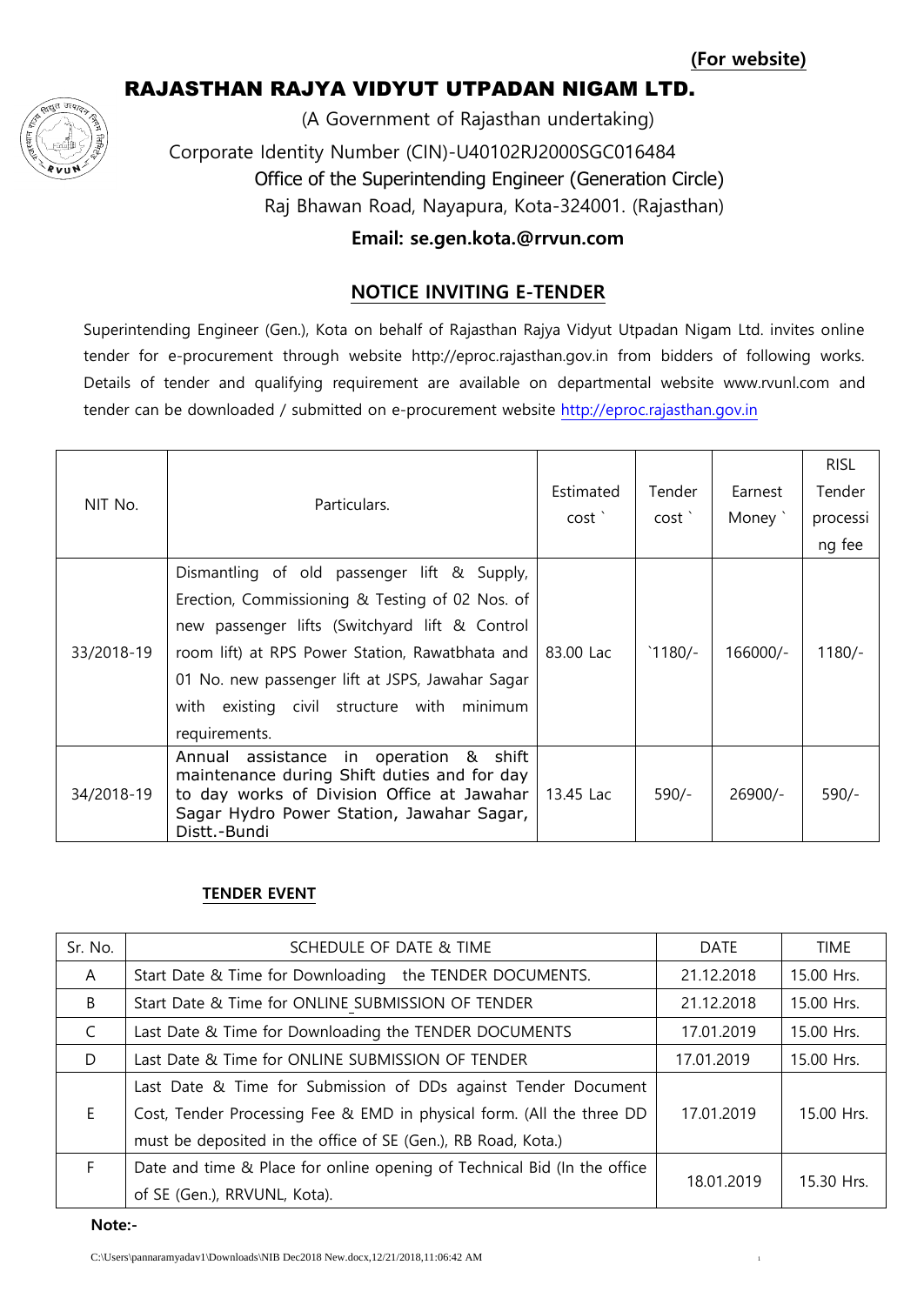- 1. All bidders are mandated to get enrolled on the e-procurement portal http://eproc.rajasthan.gov.in in order to download the tender documents & other particulars in the subsequent bidding process.
- 2. The tenderer shall deposit the tender processing fee in form of bank DD, payable in favour of MD, RISL, Jaipur (Payable at Jaipur) where as tender cost & EMD has to be paid in form of crossed demand draft/bankers cheque payable at Kota in favour of AAO (Gen.), RRVPNL, Kota and must be submitted in the office of the Superintending Engineer (Gen.), RRVUNL, R.B. Road, Kota.
- 3. Any Corrigendum/amendment, if any will be issued on [http://eproc.rajasthan.gov.in,](http://eproc.rajasthan.gov.in/) www.energy.rajasthan.gov.in/rvunl and http://sppp.rajasthan.gov.in

**Superintending Engineer (Gen) RRVUNL, Kota.**

### RAJASTHAN RAJYA VIDYUT UTPADAN NIGAM LTD.

 (A Government of Rajasthan undertaking) Corporate Identity Number (CIN)-U40102RJ2000SGC016484 Office of the Superintending Engineer (Generation Circle) Raj Bhawan Road, Nayapura, Kota-324001. (Rajasthan)

### **: NOTICE INVITING TENDERS:**

Sealed Tenders are invited from reputed/ experienced/authorized tenderers for the supply of the following materials / works. The tenders must reach in this office up to 3.00 P.M. on the date given as under and bids will be opened on the date at 3.30 P.M. given as under in the presence of such tenderers who wish to be present.

The tender documents can be received from this office one day prior to its receiving date on payment of tender cost through DD/ BC as given below in favour of the Asstt. Accounts Officer (Gen.), RRVPNL, Kota or can be downloaded from [http://sppp.rajasthan.gov.in.](http://sppp.rajasthan.gov.in/) The cheques / money orders will not be accepted. No tender will be accepted without earnest money.

| NIT No.        | Particulars.                                                                                                          | Estimate<br>$d$ cost $\dot{ }$ | <b>Tender</b><br>$cost^$ | <b>Earnest</b><br>Money ` | Date of<br>receiving<br>tender/DD | Date of<br>opening |
|----------------|-----------------------------------------------------------------------------------------------------------------------|--------------------------------|--------------------------|---------------------------|-----------------------------------|--------------------|
| 35/2018-<br>19 | Supply of 5 KV DC Insulation<br>Resistance Tester at MHP, Mangrol                                                     | 3.94 Lac                       | $236/-$                  | 7880/-                    | 10.01.2019                        | 11.01.2019         |
| 36/2018-<br>19 | Requirement of spares for 90 HP $\&$<br>50 HP Sump Pumps at JSPS<br>RPSPS,<br>Jawahar<br>$\&$<br>sagar<br>Rawatbhata. | 2.43 Lac                       | $236/-$                  | $4860/-$                  | 10.01.2019                        | 11.01.2019         |

C:\Users\pannaramyadav1\Downloads\NIB Dec2018 New.docx,12/21/2018,11:06:42 AM <sup>2</sup>

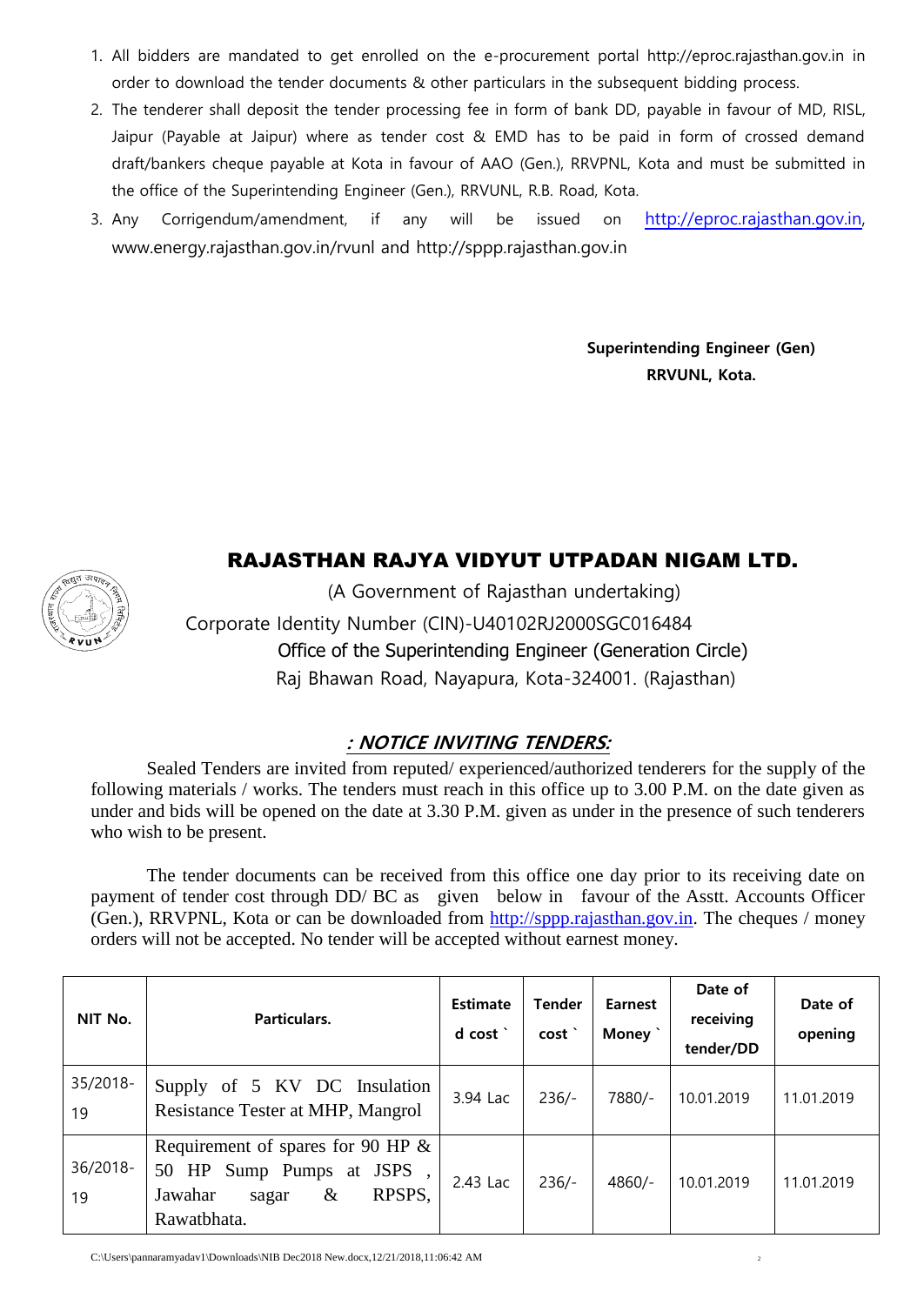| 37/2018-       | Annual requirement of various Steel | 2.05 Lac | $236/-$ | $4100/-$ | 10.01.2019 | 11.01.2019 |
|----------------|-------------------------------------|----------|---------|----------|------------|------------|
| 19             | items at JSPS, Jawahar Sagar.       |          |         |          |            |            |
| 38/2018-<br>19 | Underwater work for Lowering,       |          |         |          |            |            |
|                | Raising and water sealing of Stop   | 4.20 Lac | $236/-$ | $8400/-$ | 28.12.2018 | 29.12.2018 |
|                | log gates                           |          |         |          |            |            |

Details are available at http://sppp.rajasthan.gov.in and [www.rvunl.com.](http://www.rvunl.com/)

Any information regarding extension of bid opening will be floated on website www.rvunl.com and http://sppp.rajasthan.gov only.

### **Superintending Engineer (Gen) RRVUNL, Kota.**

 **¼lekpkj** 



## <u>पत्र हेतु)</u> राजस्थान राज्य विद्युत उत्पादन निगम लिमिटेड **-**<br>कॉरपोरेट आईडेनटेटी नम्बर (सी.आई.एन.) – U40102RJ2000SGC016484 (उत्पादन वृत) राजभवन मार्ग, कोटा– 324001 ,<br>फोन नं. 0744–2327613, फेक्स नं. 0744–2323624

# **निविदा सूचना (2018-19)**

निम्नलिखित कार्यो हेतू निविदाएँ आमंत्रित की जाती हैः (1) ई- निविदा संख्याः– 33 (ऑनलाईन) (UBN-RVU1819WSOB01685):- आरपीएस पावर स्टे ान, रावतभाटा एवं जेएसपीएस जवाहर सागर में पूरानी पैसेनजर लिफ्टों को डिस्मेंटल व नवीन पैसेनजर लिफ्टों की आपूर्ति, इरेक ान व कमी ानिंग का कार्य। (2) ई- निविदा संख्या – 34 (ऑनलाईन) (UBN-RVU1819SLOB01686) जेएसपीएस जवाहर सागर मे, पारी परिचालन और मरम्मत एवं डिवीजन कार्यालय हेतू वार्शिक सहायता का कार्य। (3) निविदा संख्या– 35 (UBN-RVU1819GSOB01690):- एमएचपी मांगरोल में 5 केवी डीसी इंसूले ान रजिस्टेंस टेस्टर की आपूर्ति। (4) निविदा संख्या – 36 (UBN- RVU1819GSOBO1705):- आरपीएस पावर स्टे ान, रावतभाटा एवं जेएसपीएस जवाहर सागर में 90 व 50 हार्स पावर सम्प पम्प स्पेअयरज की आपूर्ति । (5) निविदा संख्या– 37 (UBN-RVU1819GSOBO1707):- जेएसपीएस जवाहर सागर मे स्टील आइटम की आपूर्ति । (6) निविदा संख्या – 38 (UBN- RVU1819WSOBO1711):- एमएचपी मांगरोल जिला बारां में स्टाप लोग गेट लोअरिंग, रेजिंग व सील करने का अन्डरवाटर का कार्य।

यह निविदा सूचना www.rvunl.com एवं http://sppp.rajasthan.gov.in और ऑनलाइन निविदा http://eproc. Rajasthan.gov.in पर भी उपलब्ध है।